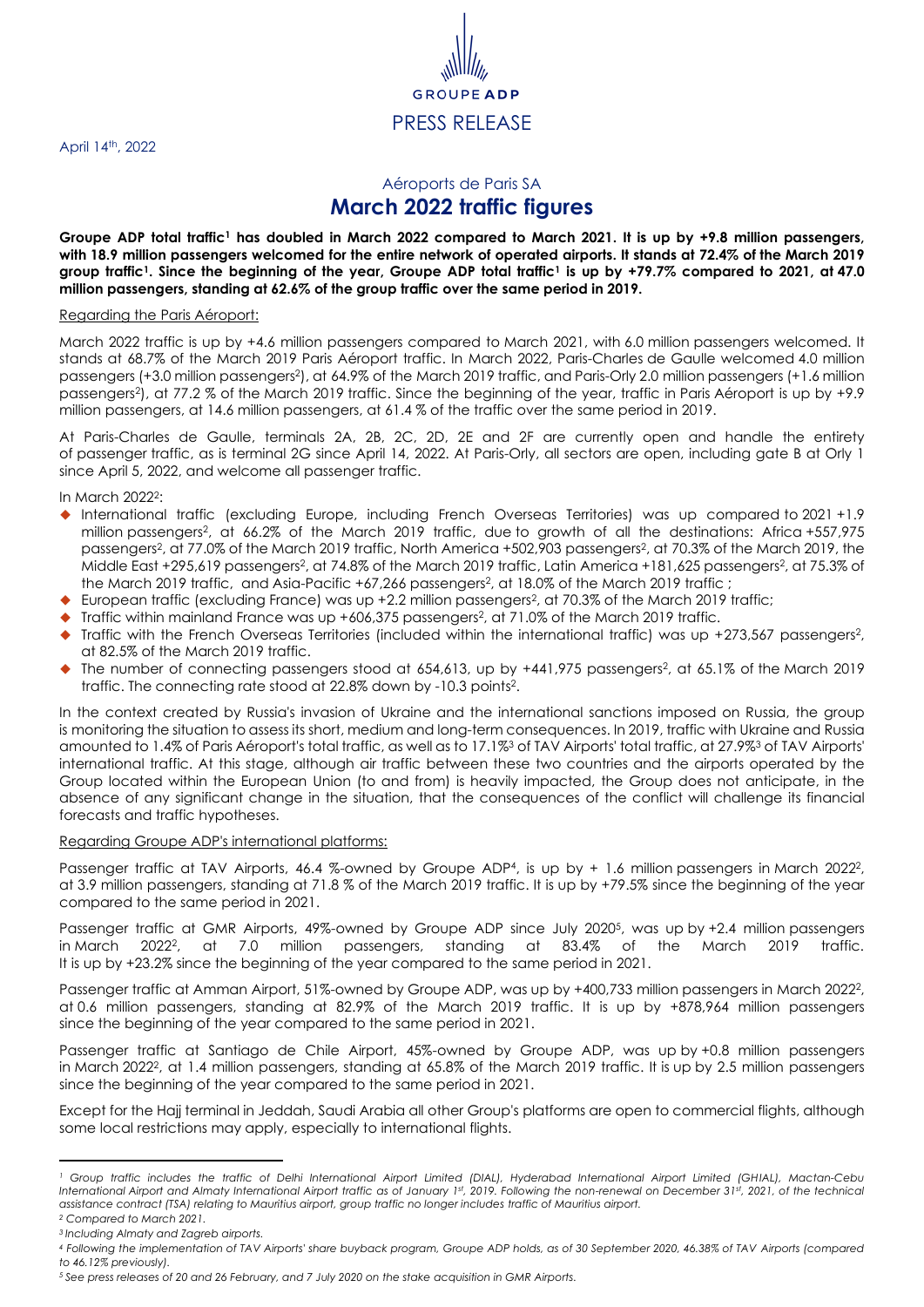| <b>Passengers</b>           | Mar. 2022  | Change 22/21<br>(in passengers) | Jan. - Mar.<br>2022 | % change<br>2022/2021 | Last 12 months | % change<br>2022/2021 |
|-----------------------------|------------|---------------------------------|---------------------|-----------------------|----------------|-----------------------|
| Paris-CDG                   | 3,907,300  | +3,008,802                      | 9,563,634           | $+230.4%$             | 32,865,491     | $+172.5%$             |
| Paris-Orly                  | 2,059,844  | $+1,629,230$                    | 4,992,741           | $+181.5%$             | 18,943,772     | $+174.6%$             |
| <b>Total Paris Aéroport</b> | 5,967,144  | +4.638.032                      | 14,556,375          | $+211.8%$             | 51,809,263     | $+173.3%$             |
| Santiago de Chile           | 1,428,230  | +757,657                        | 4,609,875           | $+120.7%$             | 12,533,794     | $+178.7%$             |
| Amman                       | 561.425    | +401.593                        | 1,330,202           | $+195.4%$             | 5,439,160      | $+453.2%$             |
| New Delhi                   | 5,076,301  | $+1,663,631$                    | 11,901,465          | $+22.7%$              | 39,339,998     | $+74.2%$              |
| Hyderabad                   | 1,582,719  | +487.887                        | 3,751,456           | $+12.8%$              | 12,416,349     | $+54.3%$              |
| Cebu                        | 301,641    | +218,930                        | 655,081             | $+214.5%$             | 1,763,756      | $+241.5%$             |
| <b>Total GMR Airports</b>   | 6,960,661  | $+2.370.448$                    | 16,308,002          | $+23.2%$              | 53,520,103     | $+71.8%$              |
| Antalya                     | 837,012    | $+277,680$                      | 2,097,743           | $+83.0%$              | 22,958,622     | $+169.4%$             |
| Almaty                      | 538,756    | $+58,803$                       | 1,285,357           | $+4.0%$               | 6,148,816      | $+70.4%$              |
| Ankara                      | 686,268    | +239,088                        | 1,854,919           | $+68.0%$              | 7,776,744      | $+109.3%$             |
| Izmir                       | 605,726    | $+150.170$                      | 1,696,467           | $+49.9%$              | 8.233.983      | $+86.7%$              |
| Bodrum                      | 80,807     | $+11,874$                       | 220,625             | $+37.5%$              | 2,995,368      | $+110.8%$             |
| Gazipasa Alanya             | 35,915     | $+11,499$                       | 91,818              | $+52.3%$              | 651,930        | $+157.6%$             |
| Medina                      | 560,358    | $+453.493$                      | 1,221,608           | $+273.0%$             | 2,652,048      | +206.8%               |
| Tunisia                     | 46,022     | $+39,240$                       | 114,228             | $+294.3%$             | 609,536        | $+160.5%$             |
| Georgia                     | 207.882    | $+146.414$                      | 574,989             | $+454.7%$             | 2,662,671      | $+1121.3%$            |
| North Macedonia             | 133,956    | $+82.852$                       | 349,183             | $+125.0%$             | 1,585,361      | $+212.1%$             |
| Zagreb <sup>(1)</sup>       | 196,280    | $+152,549$                      | 485,286             | +328.2%               | 1,776,436      | +220.8%               |
| <b>Total TAV Airports</b>   | 3,928,982  | +1,623,662                      | 9,992,223           | $+79.5%$              | 58,051,515     | $+138.8%$             |
| <b>Other Airports</b>       | 74,773     | $+23,873$                       | 210,354             | $+38.2%$              | 709,102        | $+102.6%$             |
| <b>Total Groupe ADP(2)</b>  | 18,921,215 | +9,815,265                      | 47,007,031          | $+79.7%$              | 182,062,937    | $+126.9%$             |

<span id="page-1-1"></span><span id="page-1-0"></span>

| <b>Aircraft Movements</b>   | Mar. 2022 | Change 22/20<br>(in movements) | Jan. - Mar.<br>2022 | % change<br>2022/2021 | Last 12 months | % change<br>2022/2021 |
|-----------------------------|-----------|--------------------------------|---------------------|-----------------------|----------------|-----------------------|
| Paris-CDG                   | 29,418    | $+15.927$                      | 77,781              | $+99.6%$              | 288,920        | $+85.6%$              |
| Paris-Orly                  | 14,806    | $+10,392$                      | 37,501              | $+137.5%$             | 140,270        | $+144.0%$             |
| <b>Total Paris Aéroport</b> | 44.224    | $+26,319$                      | 115,282             | $+110.5%$             | 429.190        | $+101.4%$             |
| Santiago de Chile           | 10,272    | $+4.600$                       | 32,266              | $+82.8%$              | 92,373         | $+124.1%$             |
| Amman                       | 5.077     | $+2,882$                       | 13,685              | $+123.5%$             | 54,164         | $+248.3%$             |
| New Delhi                   | 33,314    | $+5,944$                       | 83,602              | $+9.1%$               | 296,203,       | $+56.0%$              |
| Hyderabad                   | 11,926    | $+1,364$                       | 30,446              | $-1.7%$               | 109,585,       | $+35.9%$              |
| Cebu                        | 2.724     | $+1.790$                       | 6,334               | $+136.3%$             | 17,905,        | $+170.3%$             |
| <b>Total GMR Airports</b>   | 47.964    | $+9,098$                       | 120,382             | $+9.1%$               | 423,693,       | $+52.9%$              |
| Antalya                     | 5,758     | $+1,985$                       | 14,958              | $+80.8%$              | 136,769        | $+163.1%$             |
| Almaty                      | 4,982     | $+513$                         | 12,216              | $+4.9%$               | 57,411         | $+37.3%$              |
| Ankara                      | 4,584     | $+895$                         | 13,502              | $+50.0%$              | 59,921         | $+93.4%$              |
| Izmir                       | 3,823     | $+451$                         | 11,066              | $+34.4%$              | 54,630         | $+63.5%$              |
| Bodrum                      | 559       | $-26$                          | 1,601               | $+23.5%$              | 20,661         | $+101.4%$             |
| Gazipaşa Alanya             | 265       | $+80$                          | 685                 | $+32.5%$              | 4,952          | $+132.5%$             |
| Medina                      | 4,260     | $+2,972$                       | 10,115              | $+163.8%$             | 26,093         | $+162.1%$             |
| Tunisia                     | 394       | $+289$                         | 1.096               | $+158.5%$             | 5.487          | $+100.5%$             |
| Georgia                     | 2.470     | $+1,372$                       | 6,684               | $+181.3%$             | 31,128         | $+270.6%$             |
| North Macedonia             | 1,108     | $+296$                         | 3,008               | $+42.2%$              | 15,880         | $+115.4%$             |
| Zagreb <sup>(6)</sup>       | 3,230     | $+1,582$                       | 8,643               | $+101.0%$             | 33,948         | $+95.4%$              |
| <b>Total TAV Airports</b>   | 31,433    | $+10,409$                      | 83,574              | $+60.7%$              | 442,594        | $+105.7%$             |
| <b>Other Airports</b>       | 2,022     | $+508$                         | 5,095               | $+15.1%$              | 17,760         | $+47.5%$              |
| Total Groupe ADP(7)         | 140,991   | $+53,815$                      | 370,285             | $+51.0%$              | 1,464,061      | +87.9%                |

*<sup>1</sup> Groupe ADP and TAV Airports have, a shareholding of 21% and 15%, respectively, in Zagreb Airport. To be compliant with TAV Airports presentations, Zagreb Airport traffic figures are integrated into the TAV Airports group traffic figure.*

*<sup>2</sup> Group traffic includes the traffic of Delhi International Airport Limited (DIAL), Hyderabad International Airport Limited (GHIAL), Mactan-Cebu International Airport and Almaty International Airport traffic as of January 1st, 2019. Following the non-renewal on December 31st, 2021, of the technical assistance contract (TSA) relating to Mauritius airport, group traffic no longer includes traffic of Mauritius airport. For the last 12-months traffic, Mauritius traffic is taken into account until December 31, 2021.*